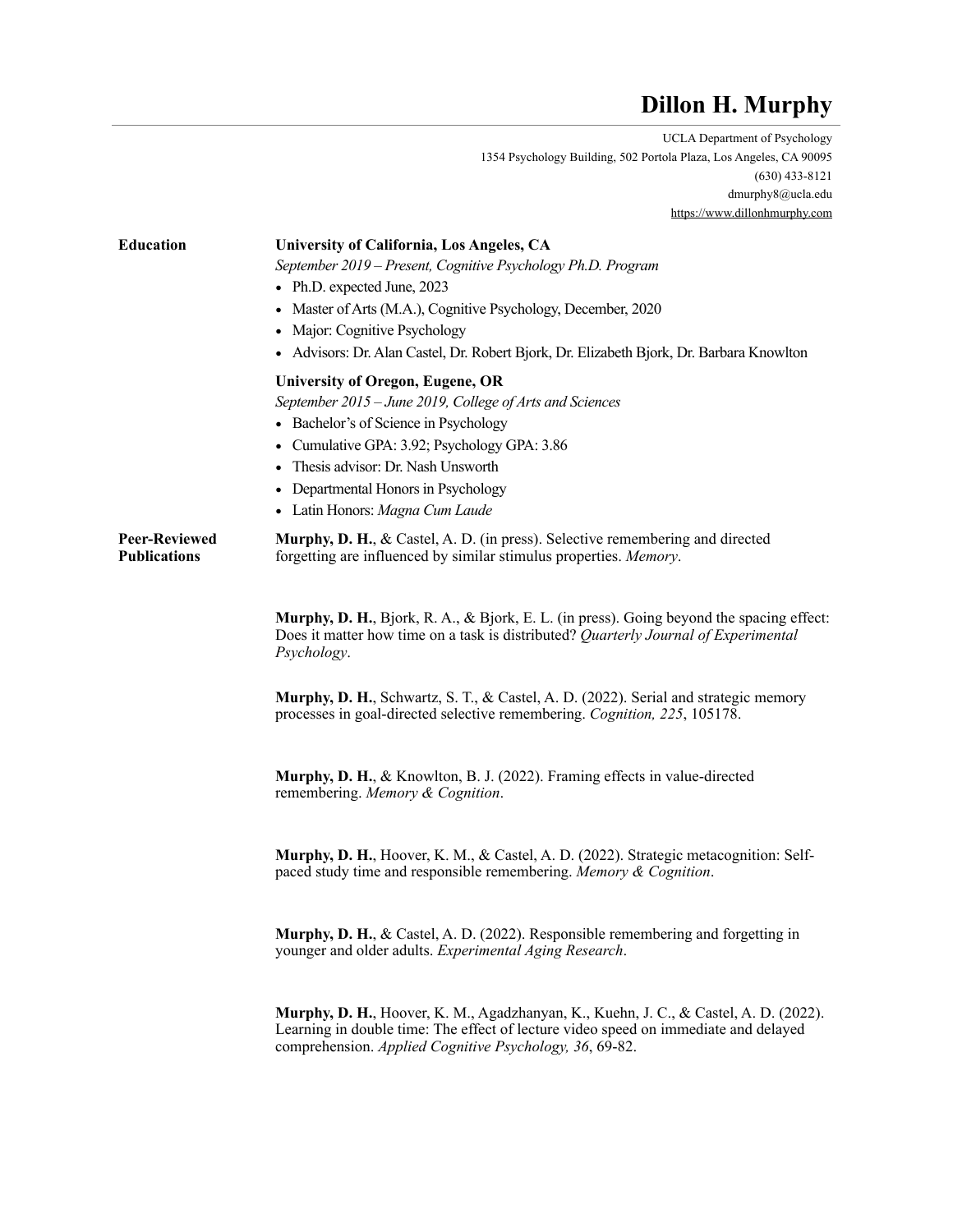**Murphy, D. H.**, Silaj, K. M., Schwartz, S. T., Rhodes, M. G., & Castel, A. D. (2022). An own-race bias in the categorization and recall of associative information. *Memory, 30*, 190-205.

**Murphy, D. H.**, Huckins, S. C., Rhodes, M. G., & Castel, A. D. (2022). The effect of perceptual processing fluency and value on metacognition and remembering. *Psychonomic Bulletin & Review, 29*, 910-921.

**Murphy, D. H.**, & Castel, A. D. (2022). The role of attention and aging in the retrieval dynamics of value-directed remembering. *Quarterly Journal of Experimental Psychology, 75,* 954-968.

**Murphy, D. H.**, Friedman, M. C., & Castel, A. D. (2022). Metacognitive control, serial position effects, and effective transfer to self-paced study. *Memory & Cognition, 50*, 144-159.

**Murphy, D. H.**, & Castel, A. D. (2021). The dynamics of memory for United States presidents in younger and older adults. *Memory, 29*, 1232-1244.

**Murphy, D. H.**, & Castel, A. D. (2021). Tall towers: Schemas and illusions when perceiving and remembering a familiar building. *Applied Cognitive Psychology, 35*, 1236-1246.

**Murphy, D. H.**, Agadzhanyan, K., Whatley, M. C., & Castel, A. D. (2021). Metacognition and fluid intelligence in value-directed remembering. *Metacognition and Learning, 16*, 685-709.

**Murphy, D. H.**, & Castel, A. D. (2021). Metamemory that matters: Judgments of importance can engage responsible remembering. *Memory, 29*, 271-283.

**Murphy, D. H.**, & Castel, A. D. (2021). Responsible remembering and forgetting as contributors to memory for important information. *Memory & Cognition, 49*, 895-911.

**Murphy, D. H.**, & Castel, A. D. (2021). Age-related similarities and differences in the components of semantic fluency: Analyzing the originality and organization of retrieval from long-term memory. *Aging, Neuropsychology and Cognition, 28*, 748-761.

**Murphy, D. H.**, & Castel, A. D. (2020). Responsible remembering: How metacognition impacts adaptive selective memory. *Zeitschrift für Psychologie, 228*, 301-303.

**Chapters in Edited Books** Whatley, M. C., **Murphy, D. H.**, Silaj, K. M., & Castel, A. D. (2021). Motivated memory for what matters most: How older adults (selectively) focus on important information and events using schematic support, metacognition, and meaningful goals. In G. Sedek, T. M. Hess, & D. R. Touron (Eds.), *Multiple pathways of cognitive aging: Motivational and contextual influences*. Oxford University Press.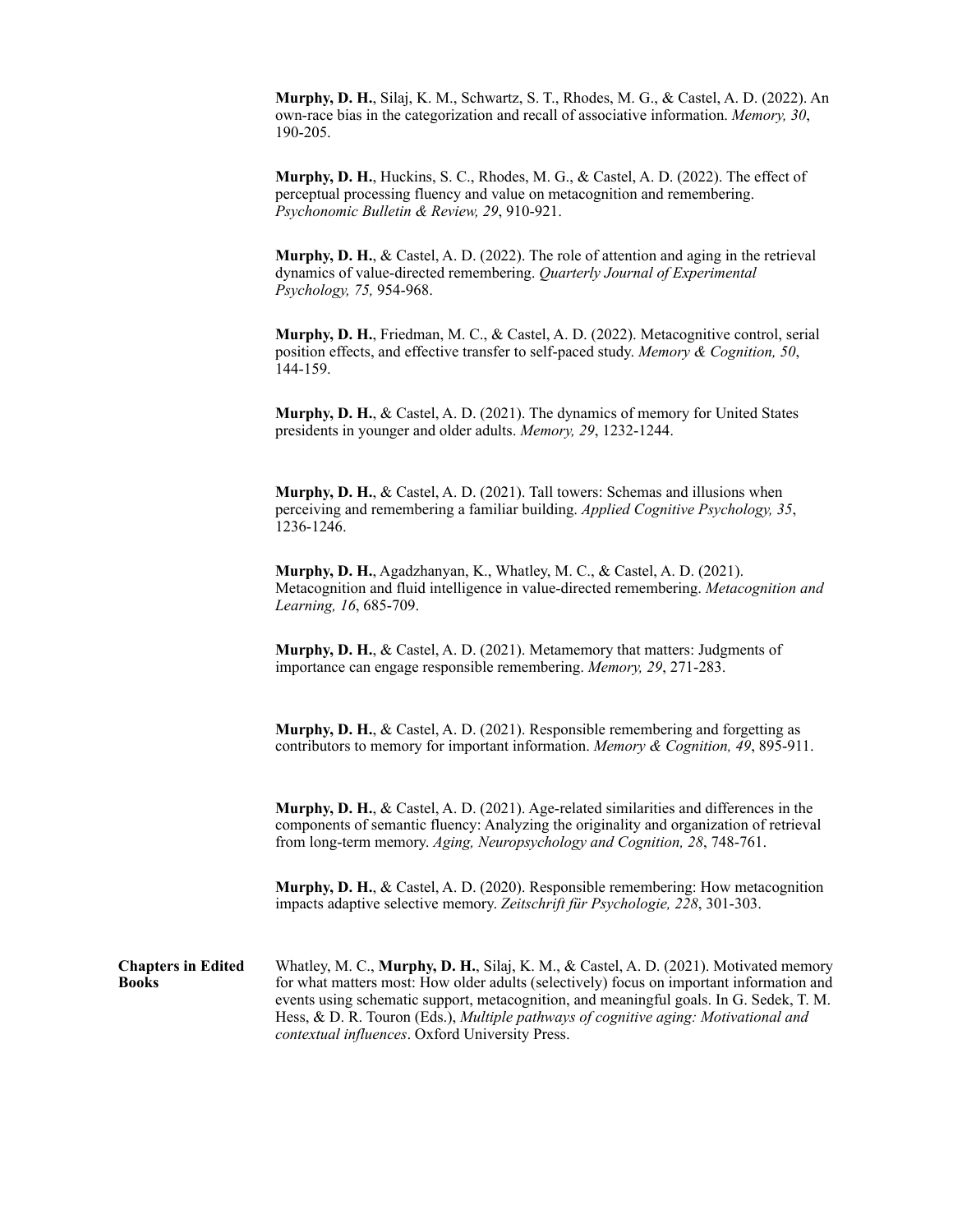**Other Articles** Bertan, J., & **Murphy, D.** (2022, May). Seeing the World Through a Rosy-Colored Lens: A Look Into the Reconstructive Process of Memory. [Web blog post]. https:// www.psychologyinaction.org/psychology-in-action-1/2022/5/30/seeing-the-worldthrough-a-rosy-colored-lens-a-look-into-a-reconstructive-process-of-memory

> Jung, M., & **Murphy, D.** (2022, January). Go Blue: The Effects of Blue Light on Memory. [Web blog post]. https://www.psychologyinaction.org/psychology-inaction-1/2022/1/17/go-blue-the-effects-of-blue-light-on-memory

de Moraes, O., & **Murphy, D.** (2021, September). Cognitive Casualties: How Drugs Can Lead to Long-Term Deficiencies in Cognition. [Web blog post]. https:// www.psychologyinaction.org/psychology-in-action-1/2021/9/27/cognitive-casualtieshow-drugs-can-lead-to-long-term-deficiencies-in-cognition

**Murphy, D.** (2021, June). Pritzker Hall: A Cognitive Illusion in UCLA's Backyard. [Web blog post]. https://www.psychologyinaction.org/psychology-in-action-1/2021/6/24/ pritzker-hall-a-cognitive-illusion-in-uclas-backyard

Chang, R., & **Murphy, D.** (2021, May). Individual vs. Collaborative Exams: The Effect of Collaboration on Learning. [Web blog post]. https://www.psychologyinaction.org/ psychology-in-action-1/2021/5/5/individual-vs-collaborative-exams-the-effect-ofcollaboration-on-learning

Falsken, D., & **Murphy, D.** (2021, February). Time Flies During a Pandemic: How Attentional Bias and Event Boundaries Impact Memory of 2020. [Web blog post]. https:// www.psychologyinaction.org/psychology-in-action-1/2021/2/22/time-flies-during-apandemic-how-attentional-bias-and-event-boundaries-impact-memory-of-2020

**Murphy, D.** (2021, January). The Difficulties and Rewards of Publishing Papers in Psychological Journals. [Web blog post]. https://www.psychologyinaction.org/ psychology-in-action-1/2021/1/1/the-difficulties-and-rewards-of-publishing-papers-inpsychological-journals

Chan, C., & **Murphy, D.** (2020, November). Priming in Action: How We Are Influenced Without Even Knowing. [Web blog post]. https://www.psychologyinaction.org/ psychology-in-action-1/2020/11/25/priming-in-action-how-we-are-influenced-withouteven-knowing

**Murphy, D.** (2020, August). Cognitive Offloading: The Memory Benefits and Drawbacks of Using Technology to Store Limitless Information. [Web blog post]. https:// www.psychologyinaction.org/psychology-in-action-1/2020/8/9/cognitive-offloading-thememory-benefits-and-drawbacks-of-using-technology-to-store-limitless-information

Agadzhanyan, K., & **Murphy, D.** (2020, April). Memory Malfunctions: A Discussion of Research on False Memory. [Web blog post]. https://www.psychologyinaction.org/ psychology-in-action-1/2020/3/23/memory-malfunctions-a-discussion-of-research-onfalse-memory

**Murphy, D.** (2019, December). Do Undergraduate Participant Pools Introduce Sources of Unaccounted Variance? [Web blog post]. http://www.psychologyinaction.org/ psychology-in-action-1/2019/12/16/do-undergraduate-participant-pools-introducesources-of-unaccounted-variance

**Murphy, D.** (2019). The role of originality in retrieval from long-term memory: Relations between fluency, originality, working memory capacity, and crystallized intelligence. *Oregon Undergraduate Research Journal*, *15*, 18-33.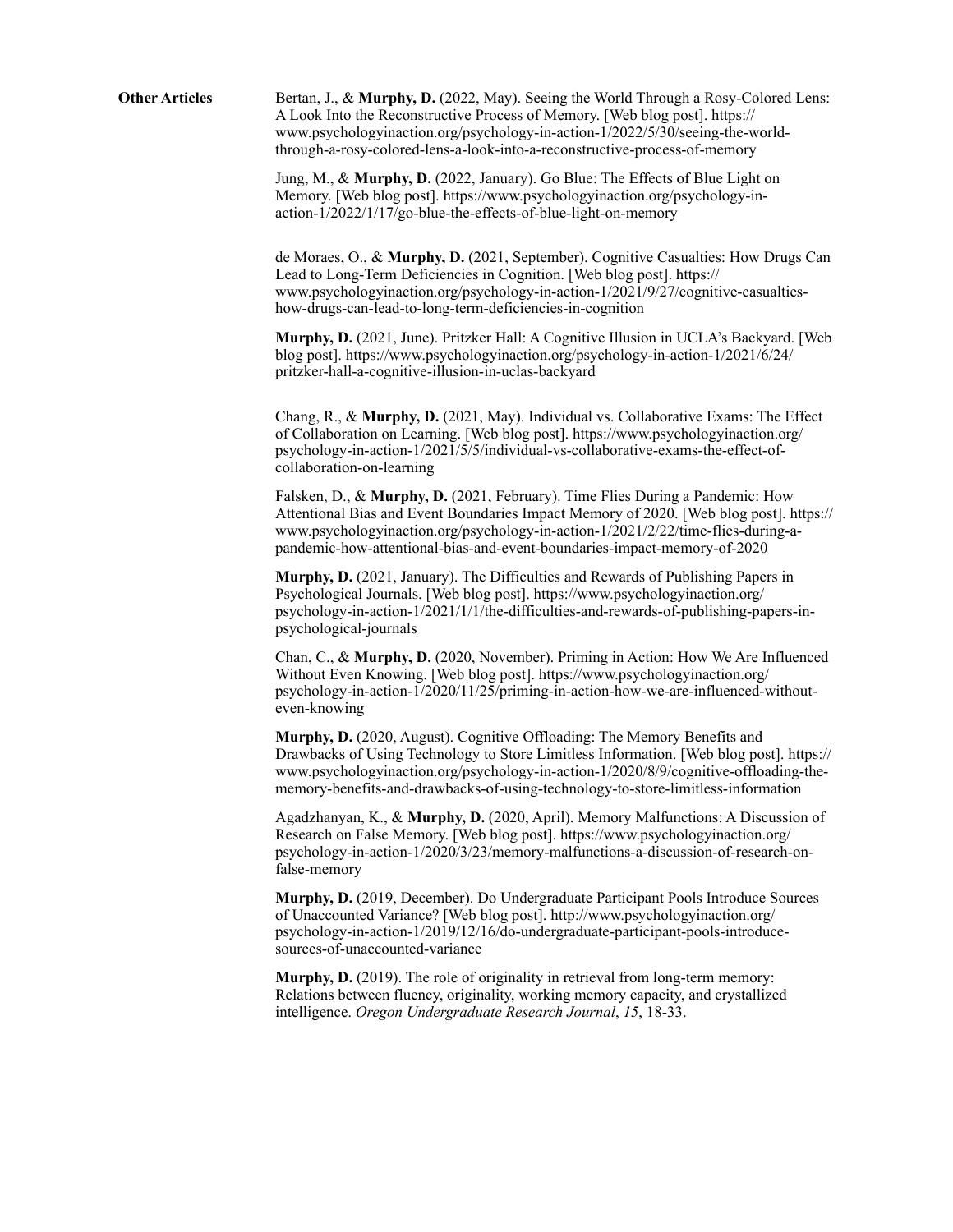| Conference<br><b>Presentations</b> | <b>2022 Cognitive Aging Conference</b><br>April 2022, Atlanta, GA                                                                                                                                                                                                                                |
|------------------------------------|--------------------------------------------------------------------------------------------------------------------------------------------------------------------------------------------------------------------------------------------------------------------------------------------------|
|                                    | • Murphy, D. H., & Castel, A. D. (2022, April). Serial and Strategic Memory Processes in<br>Younger and Older Adults. Poster presentation at the Cognitive Aging Conference, Atlanta,<br>Georgia.                                                                                                |
|                                    | 2021 Psychonomic Society Annual Meeting<br>November 2021, Virtual                                                                                                                                                                                                                                |
|                                    | • Murphy, D. H. (2021, November). The effect of lecture video speed on immediate and<br>delayed comprehension. Spoken session presentation at the 62nd Annual Psychonomics<br>Meeting, Virtual.                                                                                                  |
|                                    | <b>2020 Psychonomic Society Annual Meeting</b><br>November 2020, Virtual                                                                                                                                                                                                                         |
|                                    | • Murphy, D. H., Agadzhanyan, K., Whatley, M. C., & Castel, A. D. (2020, November).<br>Metacognition and fluid intelligence in value-directed remembering. Poster presentation at<br>the 61st Annual Psychonomics Meeting, Virtual.                                                              |
|                                    | <b>2018 Association for Psychological Science Conference</b><br>May 2018, San Francisco, CA                                                                                                                                                                                                      |
|                                    | • Murphy, D., Unsworth, N., Robison, M., & Miller, A. L. (2018, May). The relation of<br>fluency, originality, working memory capacity, and crystallized intelligence. Poster<br>presentation at the 30th Annual Association for Psychological Science Convention, San<br>Francisco, California. |
|                                    | <b>2018 Western Psychological Association Conference</b><br>April 2018, Portland, OR                                                                                                                                                                                                             |
|                                    | • Murphy, D., Unsworth, N., Robison, M., & Miller, A. L. (2018, April). The relation of<br>fluency, originality, working memory capacity, and crystallized intelligence. Poster<br>presentation at the 98th Annual Western Psychological Association Convention, Portland,<br>Oregon.            |
| Honors, Awards, and                | <b>Graduate Summer Research Mentorship</b>                                                                                                                                                                                                                                                       |
| <b>Fellowships</b>                 | June 2021 – August 2021, University of California, Los Angeles                                                                                                                                                                                                                                   |
|                                    | • Awarded \$6,000 for summer research.                                                                                                                                                                                                                                                           |
|                                    | <b>Psychology Graduate Summer Research Mentorship</b>                                                                                                                                                                                                                                            |
|                                    | June 2020 - August 2020, University of California, Los Angeles                                                                                                                                                                                                                                   |
|                                    | • Awarded \$6,000 for summer research.                                                                                                                                                                                                                                                           |
|                                    | <b>Distinguished University Fellowship</b>                                                                                                                                                                                                                                                       |
|                                    | September 2019 - June 2020, University of California, Los Angeles                                                                                                                                                                                                                                |
|                                    | • Awarded \$21,000 for full-time research and study.                                                                                                                                                                                                                                             |
| <b>Teaching Experience</b>         | <b>Teaching Associate</b>                                                                                                                                                                                                                                                                        |
|                                    | March 2021 - Present, University of California, Los Angeles                                                                                                                                                                                                                                      |
|                                    | • Cognitive Psychology, overall rating: 8.62 (out of 9)                                                                                                                                                                                                                                          |
|                                    | Cognitive Psychology, overall rating: 8.68 (out of 9)                                                                                                                                                                                                                                            |
|                                    | • Cognitive Psychology, overall rating: 8.11 (out of 9)                                                                                                                                                                                                                                          |
|                                    | <b>Teaching Assistant</b>                                                                                                                                                                                                                                                                        |
|                                    | September 2019 - March 2021, University of California, Los Angeles                                                                                                                                                                                                                               |
|                                    | Introductory Psychology, overall rating: 7.96 (out of 9)                                                                                                                                                                                                                                         |
|                                    | • Cognitive Psychology, overall rating: 8.56 (out of 9)                                                                                                                                                                                                                                          |
|                                    | • Research Methods in Psychology, overall rating: 8.69 (out of 9)                                                                                                                                                                                                                                |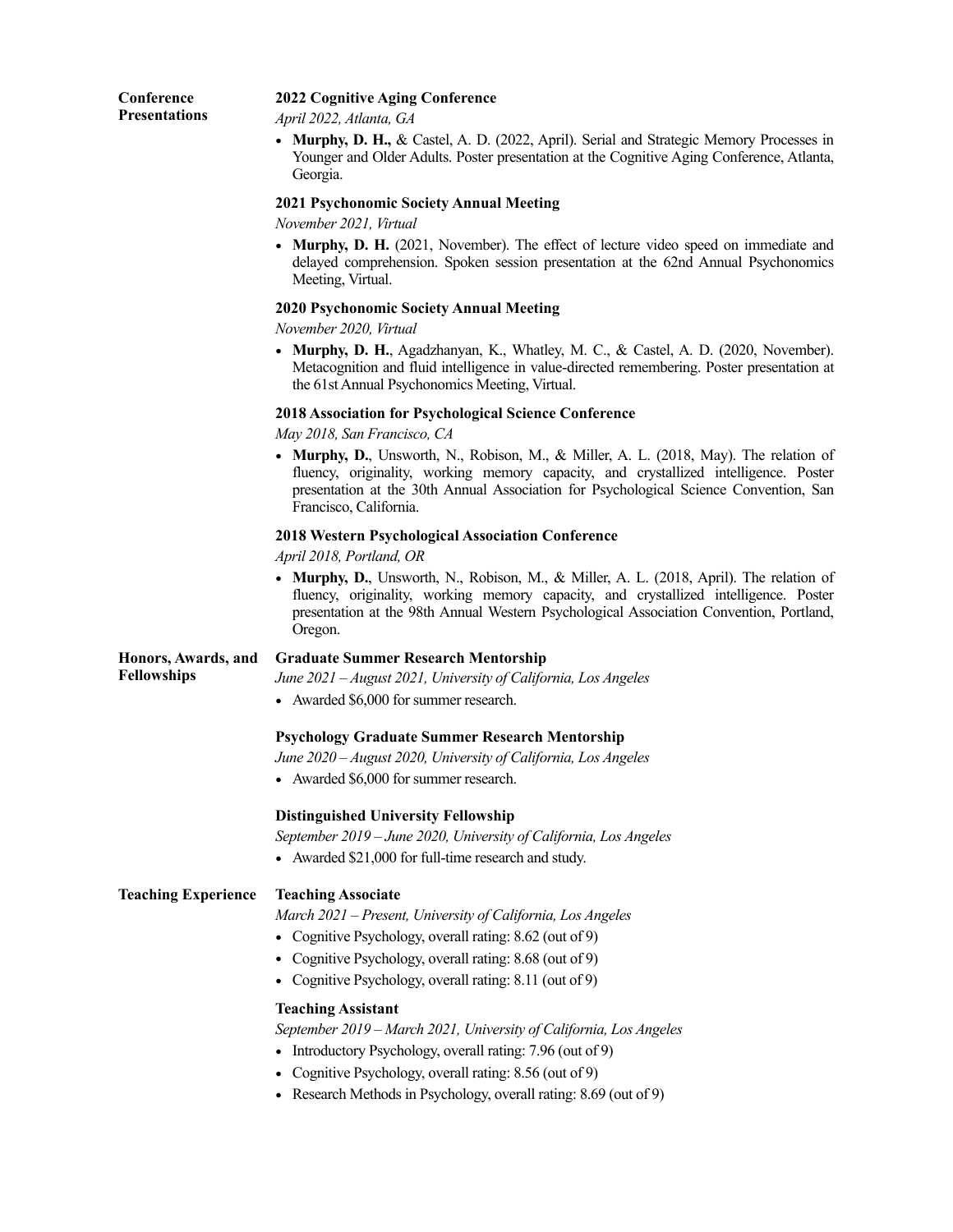#### **Professional Services Ad-hoc Reviewer**

- Psychonomic Bulletin & Review
- Metacognition and Learning
- Frontiers in Psychology
- Cognitive Science Society Conference
- Cognitive Research: Principles and Implications
- Cognitive Processing
- Psychology Research and Behavior Management
- Computers & Education

#### **Ad-hoc Co-Reviewer**

- Journal of Experimental Psychology: Learning, Memory, and Cognition
- Memory & Cognition
- Memory
- Quarterly Journal of Experimental Psychology
- Journal of Applied Research in Memory and Cognition
- Attention, Perception, & Psychophysics
- Scholarship of Teaching and Learning in Psychology

# **Graduate Assistant for the UCLA Psychology Undergraduate Research Conference**

*January 2020 – May 2021, University of California, Los Angeles* 

- Read all application abstracts and determine which should be selected.
- Organize and edit conference abstracts for the program.
- Recruit volunteers and create advertisements for the event.
- Co-coordinate and organize the event.

# **Graduate Mentor for the UCLA Undergraduate Research Journal of Psychology**

*November 2020 – Present, University of California, Los Angeles* 

- Lead workshops on writing and research practices, APA standards, and the peer review process.
- Guide the undergraduate editorial team in refining drafts accepted to the final round of submissions.
- Author of the *Preface* for the eighth annual issue in 2021.

# **Psychology in Action Leadership Team**

*July 2020 – Present, University of California, Los Angeles* 

- Provide input on the need direction of the program, a scientific communication organization that is independently run by graduate students in the Psychology Ph.D. program at UCLA.
- Tweet and share blog posts from Psychology in Action.
- Assist with annual symposium.

#### **American Psychological Association**

*September 2021 – Present*

**Professional Memberships**

• Scientific and professional organization representing psychology in the United States.

# **Psychonomic Society**

*May 2020 – Present*

• An international community of cognitive psychologists involved in the experimental study of cognition.